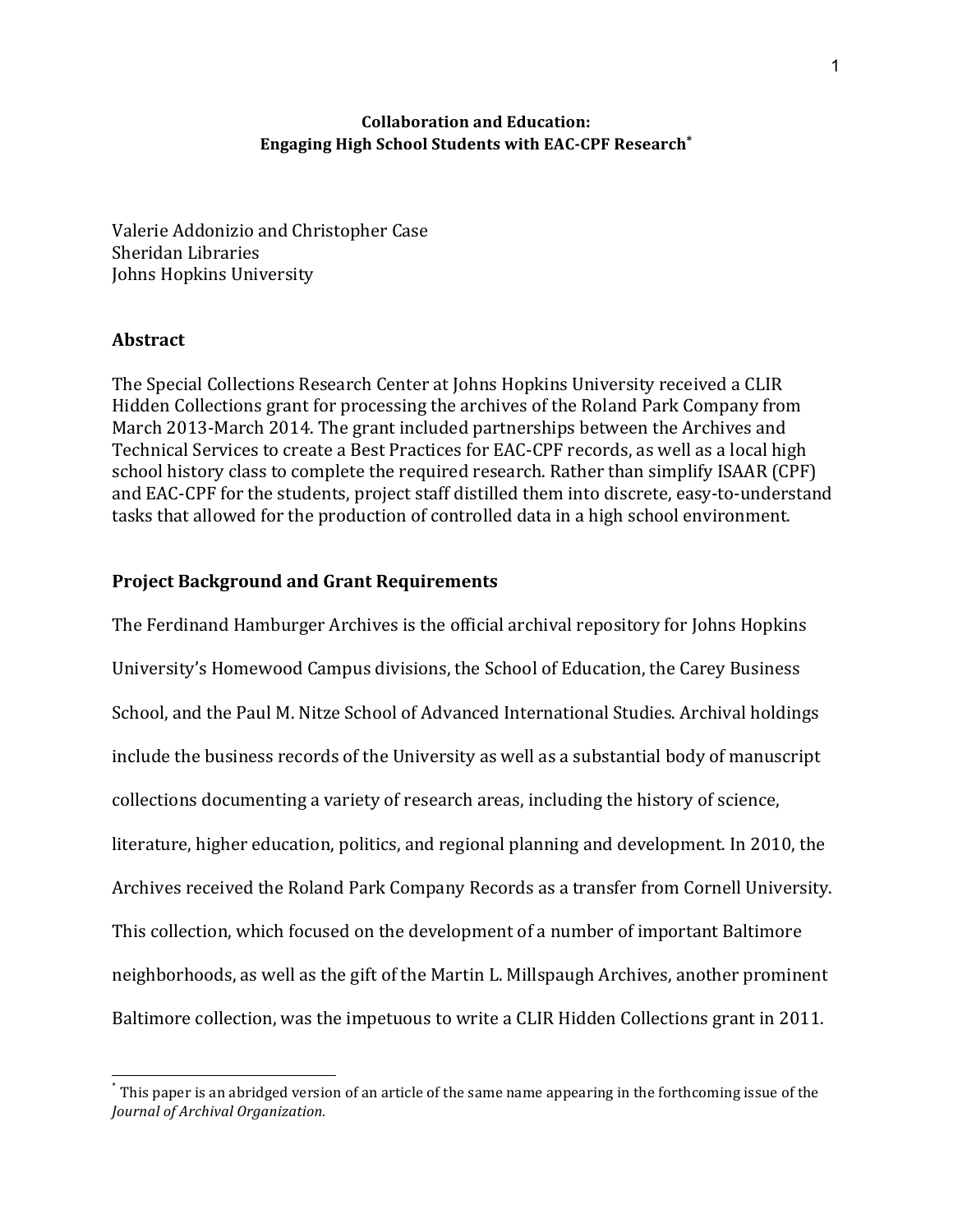The project outlined in this paper was a result of that grant, which included the following: 1) the development of a set of EAC-CPF Best Practices as a collaboration of both the Archives and Technical Services; 2) collaboration with a local high school for research, and identification of biographical and related archival holdings information; and 3) the adaptation of that information for the creation of EAC-CPF records.

The success of this project was measured in three ways. First, the project was measured against the terms laid out in the grant. Second, the success was measured in terms of the experience of the students. And third, it was measured in terms of the quality of the records in accordance to the Best Practices developed by the Project Team. The evaluation of the project according to these metrics concludes the paper.

## **Formulating Local Best Practices**

Since the vast majority of the EAC-CPF standard consists of optional elements, the team (consisting of the Project Archivist and the Content Management Librarian representing Technical Services) knew that it would benefit all parties involved, and potentially the wider archival community, to create a series of local Best Practices for implementing EAC-CPF. Background research included evaluation of the Best Practices and draft records in a number of EAC-CPF instances, including those created by Harvard and Yale (*Connecting the Dots*)<sup>1</sup>, Tufts<sup>2</sup>, and the SNAC project<sup>3</sup>. For a full treatment of this process, please see the article of the same name in the forthcoming issue of the *Journal of Archival Organization*.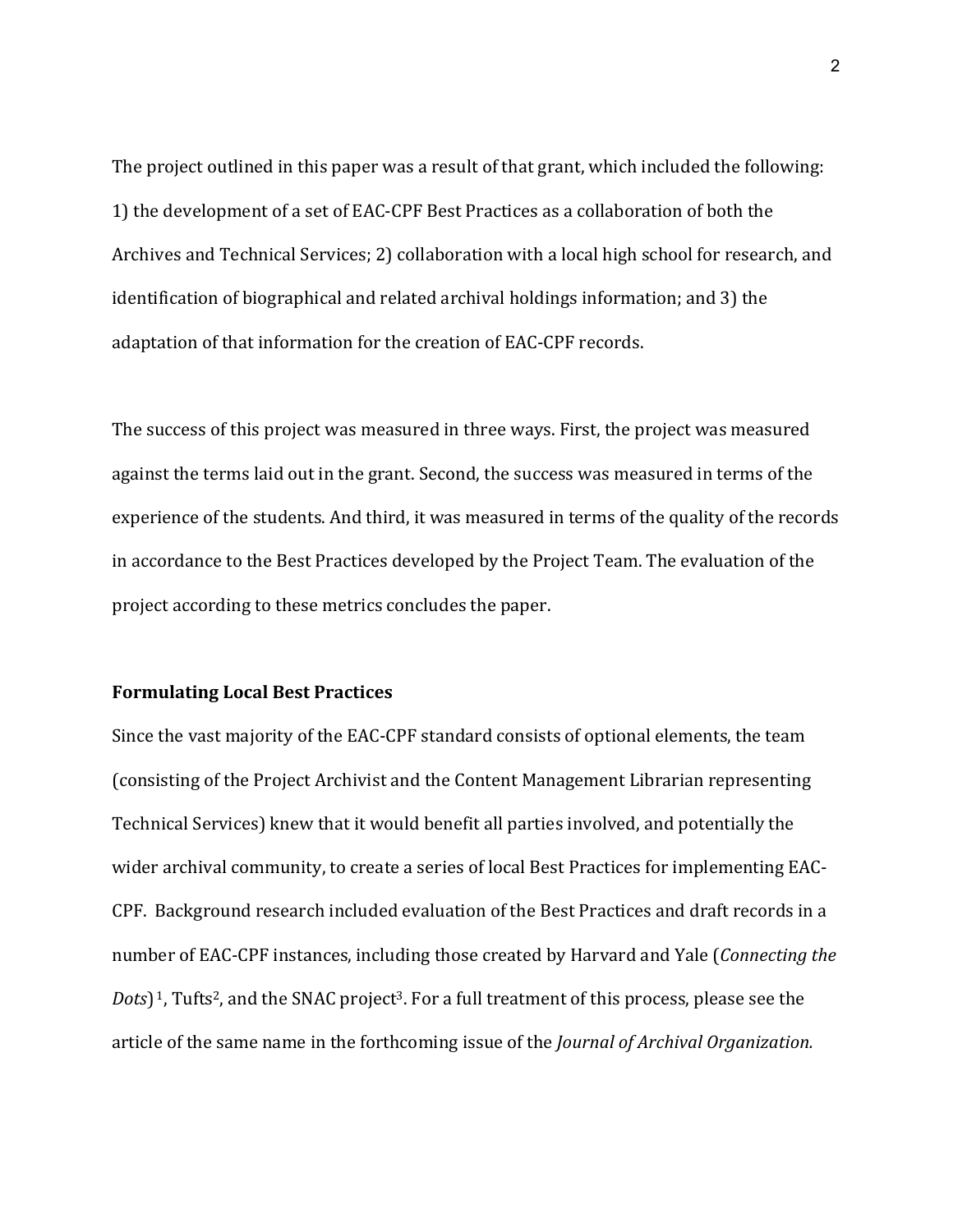**Collaboration**

After the creation of Best Practices, the collaboration between Johns Hopkins and the local high school could begin. This involved the University Archivist for Johns Hopkins, the Project Archivist for the Roland Park Company Records, the history teacher whose class was participating, and two school librarians.

The idea for this collaboration came out of a much simpler question of whether a senior History class could come to campus for a project having to do with primary sources, but once the idea of doing EAC-CPF research materialized, the philosophy of collaboration evolved. In conversation with the educators it emerged that they hoped to contextualize the assignment as being as much about research using archival material as about a real-life application of the work. In other words, the educators were interested in treating the assignment like a client-based work order: the client, Johns Hopkins, has a real-life request and they, the students have to follow strict instructions in order to deliver a usable product. This is significant because there were a number of times when Johns Hopkins and the school staff questioned whether the requirements of the project would overreach the normal workload or comfort zone of a high school student.

## **Distillation**

Since the educators were undaunted and in fact enthusiastic about the complexity of the project, we moved forward with trying to distill both our Best Practices and the encoding realities of EAC-CPF into a project that could a) capture the complexity of ISAAR (CPF)/EAC-CPF and b) be managed outside our immediate supervision.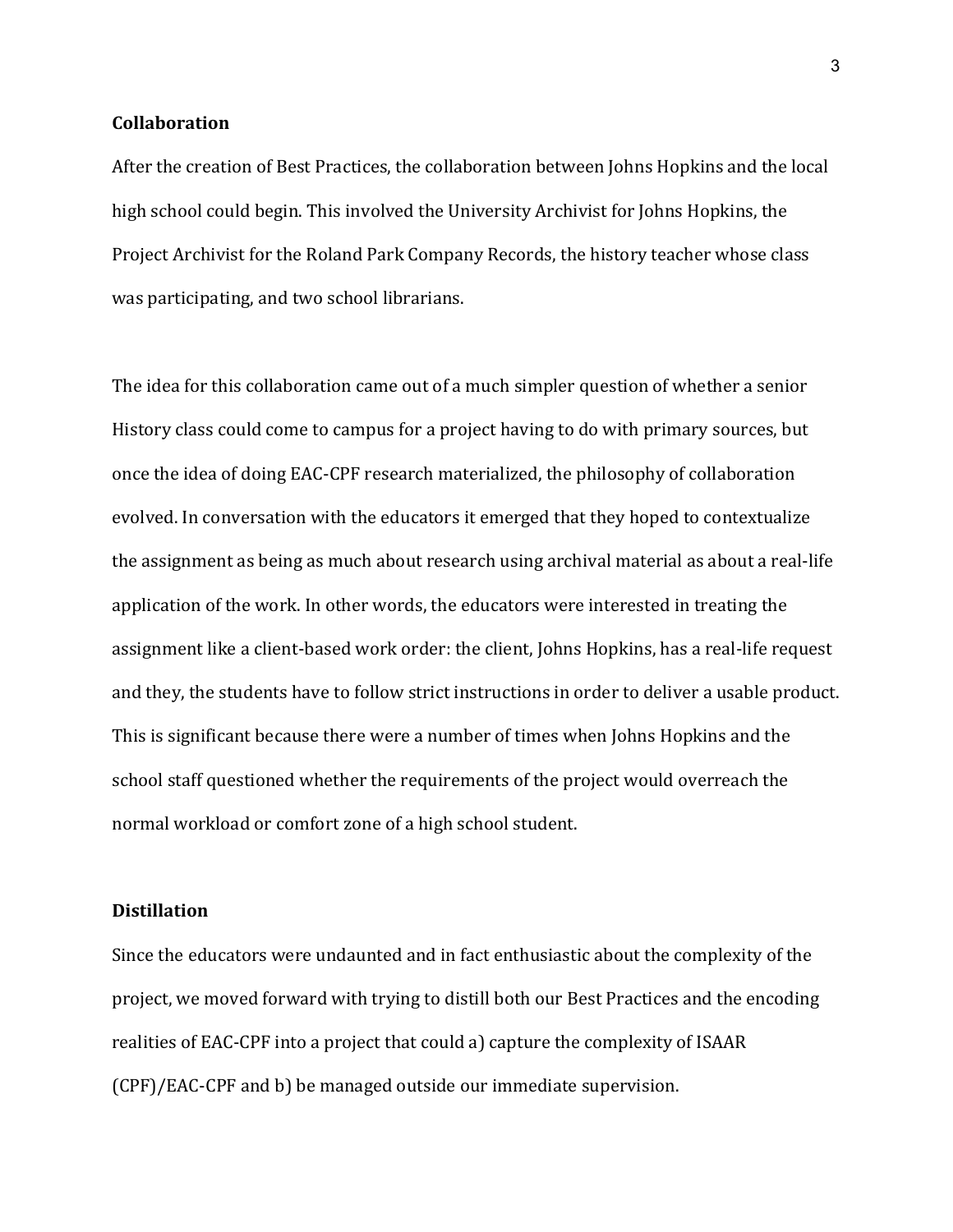The initial idea was to provide the students with a single spreadsheet they could fill out about each entity (i.e., ISAAR (CPF) translated into a single spreadsheet). Yet, the reality was that we were asking for more than the biographical and relationship information suggested by ISAAR (CPF); we were also asking for controlled data required for encoding that was reflective of our Best Practices.

An example using <placeRole> helps to demonstrate the challenge. For the actual encoding of EAC-CPF, our Best Practices limit the value of <placeRole> for a Person to one of: birth, residence, education, marriage, occupation, travel, death, or burial. So we could not ask for only a list of predominant places to be added to a spreadsheet, we had to limit the places to those prescribed by our Best Practices, and the students needed to know that. This is the simplest example of the complicated interplay of content and requirements that we had to anticipate.

Given the complexity, over-simplification was a risk. Therefore the team decided to simplify not the requirements (i.e., fill out this single spreadsheet), but the method by which they could be fulfilled. As a result, the students were provided with a suite of four documents (detailed below), each of which helped to explain what we were looking for (content) with how we needed to see it (controlled data, including authority work). The documents use the ISAAR (CPF) section numbering system like a primary key, allowing a student to cross-reference between them. Our aim was that after a general introduction to the project, all we would need to explain was *how* to use the documents, and then they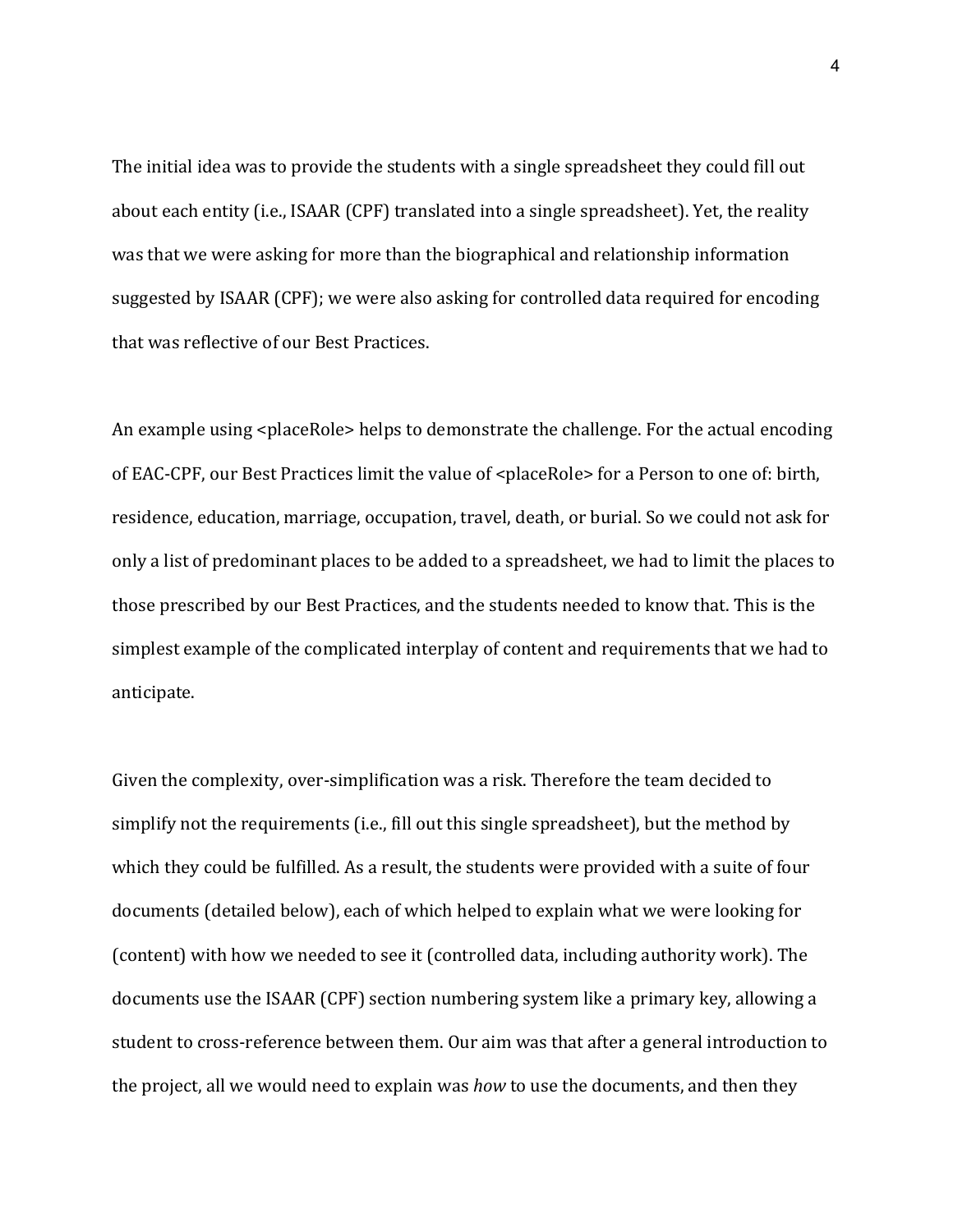would stand on their own. What follows is a description of each document, followed by exactly how it is used by the students.

1) Begin with the ISAAR Roadmap. This is a blank ISAAR (CPF) record repurposed as a roadmap that lists every requirement that needs to be met, and then points the students to a) what that requirement means (content) and b) where and how to fill it in (controlled data). The fields are ISAAR (CPF), but the instructions are our Best Practices and the requirements of EAC-CPF combined. Its secondary purpose is to help delineate between two major concepts: gathering information about corporate bodies, persons, or families (ISAAR 5), and gathering information about *related resources* on corporate bodies, persons, or families (ISAAR 6). For instance, it helps to point out that the bibliography the students write for the <biogHist> is different than the list of related resources. Two roadmaps were created: one for Persons and one for Corporate Bodies.

| <b>ISAAR 5. ELEMENTS OF AN AUTHORITY RECORD</b>          |                             |                                                                                      |  |  |  |  |  |  |
|----------------------------------------------------------|-----------------------------|--------------------------------------------------------------------------------------|--|--|--|--|--|--|
| 5.1 Identity                                             |                             |                                                                                      |  |  |  |  |  |  |
| 5.1.2 Authorized form of name<br>Use spreadsheet tab 5.1 | Authorized form of name     | See Where to Find Names (CPF)<br>in your Project Guide.                              |  |  |  |  |  |  |
|                                                          | Permalink to source of name | See Permalinks in your Project                                                       |  |  |  |  |  |  |
|                                                          |                             | Guide                                                                                |  |  |  |  |  |  |
| <b>5.2 Description Area</b>                              |                             |                                                                                      |  |  |  |  |  |  |
| 5.2.2 History                                            |                             | Write a chronology using<br>spreadsheet tab 5.2.2                                    |  |  |  |  |  |  |
|                                                          |                             | Write a narrative biography (800<br>words or less) and submit it<br>using this link. |  |  |  |  |  |  |
| 5.2.3 Places                                             |                             | See Where to Find Place Names                                                        |  |  |  |  |  |  |
| Use spreadsheet tab 5.2.3                                |                             | in your Project Guide                                                                |  |  |  |  |  |  |
| 5.2.5 Occupations                                        |                             | See Where to Find Occupations                                                        |  |  |  |  |  |  |
| Use spreadsheet tab 5.2.5                                |                             | in your Project Guide                                                                |  |  |  |  |  |  |

**Figure 1. ISAAR Roadmap**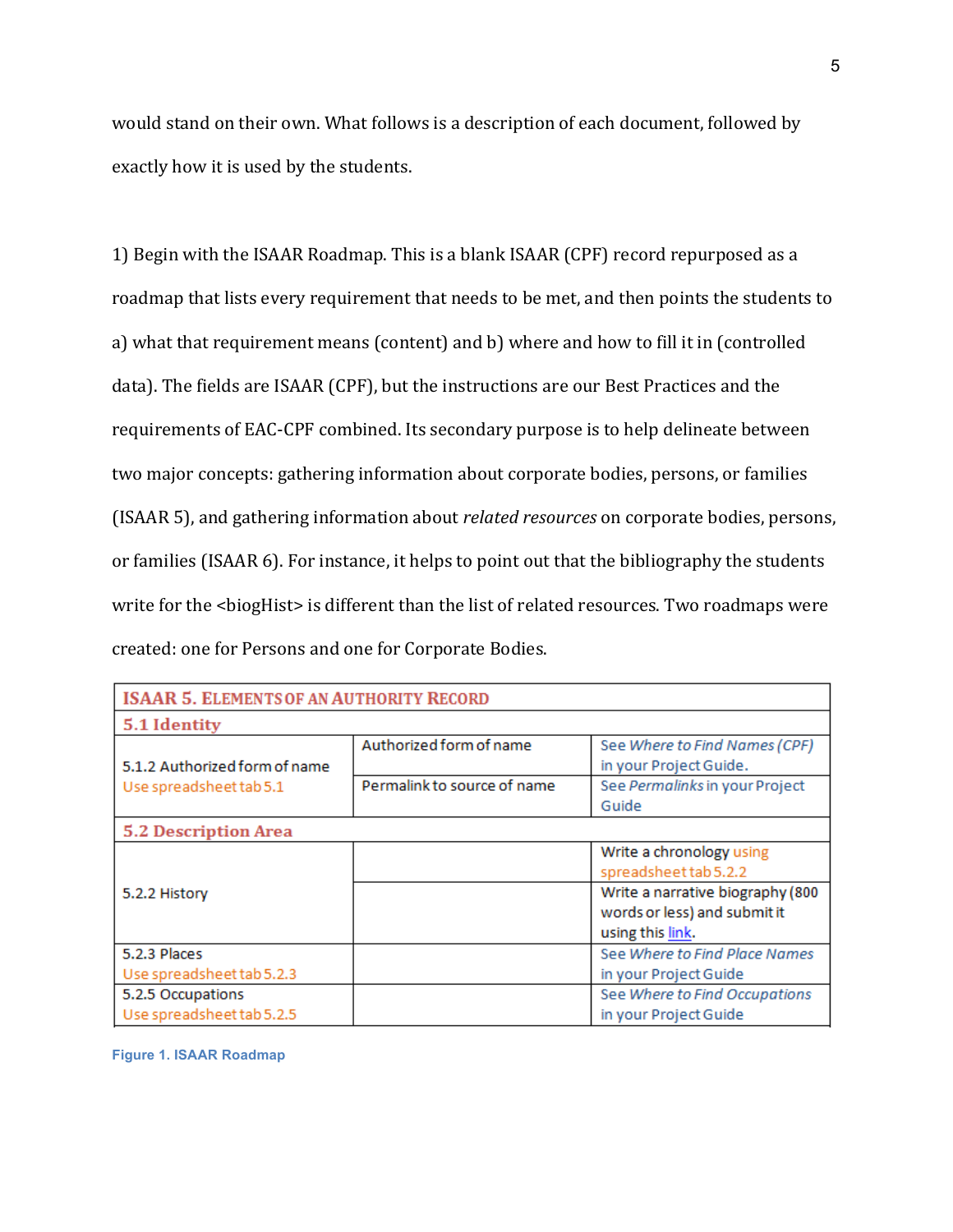By referring to the ISAAR Roadmap, the first thing the student sees is the ISAAR (CPF) section 5.1 *Identity*. In that section, the first task is to find 5.1.2 Authorized form of name. That has two components: the Authorized Form of Name, and a Permalink. What does that mean to the students? Further to the right, the Roadmap points to two sets of instructions titled "Where to Find Names" and "Permalinks" in another document (the Project Guide). After reading those instructions in the Project Guide, the Roadmap shows that the data is to be entered on tab 5.1 on the project spreadsheet.

2) Reference the Project Guide. The Guide is a weighty document at ten pages, but it was written as a reference document rather than a long exposition. It provides definitions and context to certain usage, detailed instructions on how to get authorized names, places to look for related resources, how to determine permalinks, and how to list relationships. Each one of the sections is pointed to from the ISAAR Roadmap document. The language was purposefully informal and the examples aimed to be relatable. An example follows: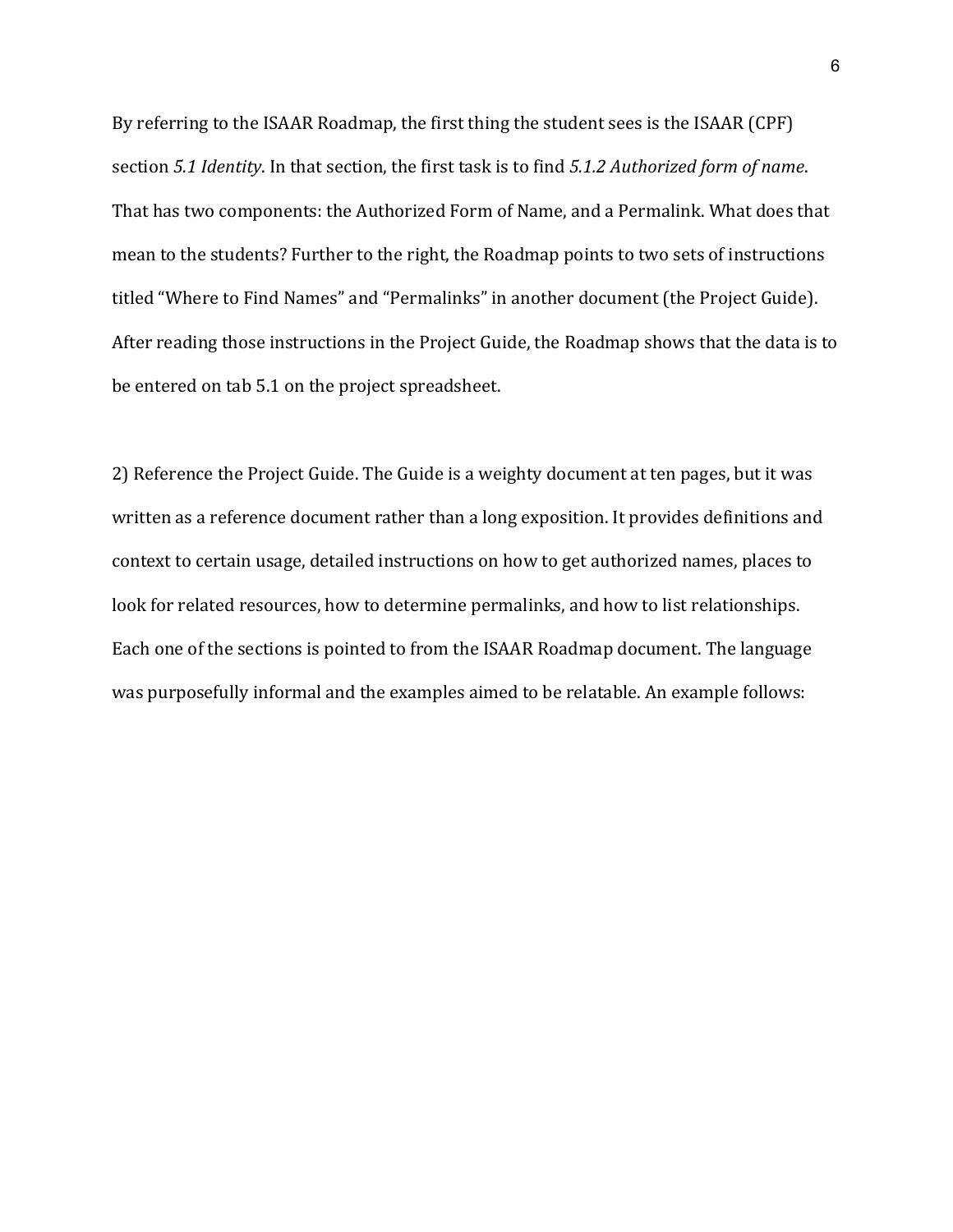**Associative** This is the broadest relationship and the one you will use the most. Basically, if the relationship you're describing isn't one of the others in this list, use Associative. The important part is really in the description, which allows you to briefly state how the two entities are related. Examples: **Mutual relationships Directional relationships** If the relationship is mutual, like the ones listed Here are examples of when the direction of the below, the description does not need to imply the relationship is described in the description. "direction" of the relationship. Main topic: John Lennon Main topic: Steve Jobs Associative relationship: Paul McCartney Associative relationship: Apple Computer, Inc. Description: Band mates in The Beatles. Description: Company founded by Steve Jobs.

Main topic: Ben Cohen Main topic: Pew Charitable Trust Associative relationship: Jerry Greenfield Associative relationship: National Public Radio Description: Co-founders of Ben & Jerry's Ice Description: Receives financial support through Cream. charitable donations.

**Figure 2. Sample from the Project Guide**

3) Add data to the spreadsheet. Ultimately there was a spreadsheet for all the data (except the narrative biography/history), but with multiple tabs that each represented a different ISAAR (CPF) section. There are two benefits: first, spreadsheet fields are easy to export and manipulate, and would be an advantage in post-production; and second, drop-down fields allowed us to control vocabulary dictated by our Best Practices. Two spreadsheets were created: one for Persons and one for Corporate Bodies.

The narrative continues using the <placeRole> example from above. The Roadmap indicates that the information for 5.2.3 *Places* be added to tab "5.2.3 Places" on the spreadsheet. The cells in that tab limit the students to the list of values for that element, allowing our Best Practices to guide the student data entry.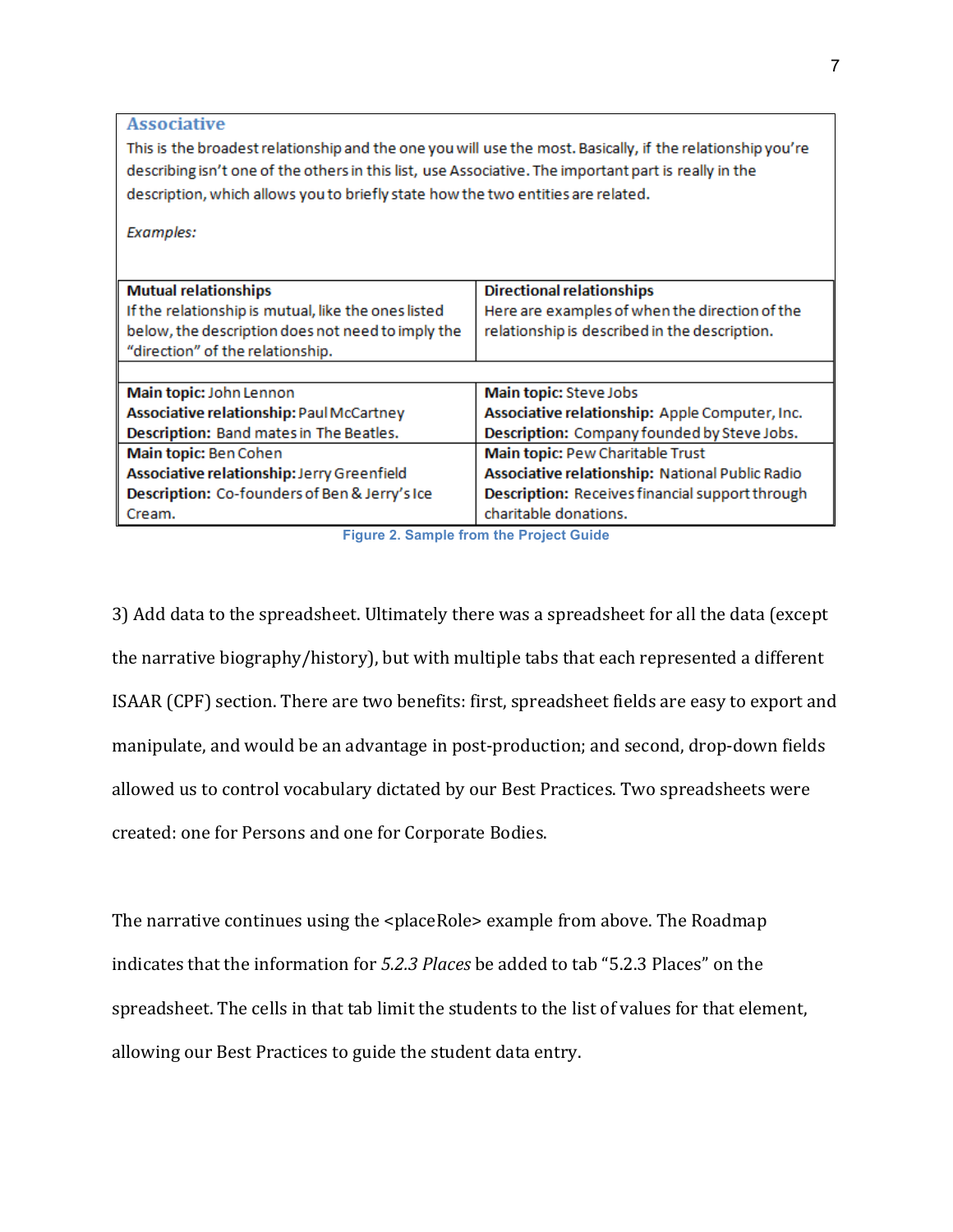| $\overline{A}$                                                          | B                     | $\mathsf{C}$                              |     |
|-------------------------------------------------------------------------|-----------------------|-------------------------------------------|-----|
| 5.2.3 Place Name                                                        | <b>Source of Name</b> | Role                                      |     |
| Westmoreland County (Va.)                                               | LC Subject Headings   | birth                                     |     |
| Mount Vernon (Va.)                                                      | LC Subject Headings   | residence                                 |     |
|                                                                         |                       |                                           |     |
|                                                                         |                       | birth                                     |     |
|                                                                         |                       | residence<br>education                    |     |
|                                                                         |                       | marriage                                  |     |
|                                                                         |                       | occupation<br>travel                      | Ξ   |
|                                                                         |                       | death                                     |     |
|                                                                         |                       | burial                                    |     |
|                                                                         |                       |                                           |     |
|                                                                         |                       |                                           |     |
|                                                                         |                       |                                           |     |
|                                                                         |                       |                                           |     |
|                                                                         |                       |                                           |     |
|                                                                         |                       |                                           |     |
|                                                                         |                       |                                           |     |
|                                                                         |                       |                                           |     |
|                                                                         |                       |                                           |     |
|                                                                         |                       |                                           |     |
|                                                                         |                       |                                           |     |
|                                                                         |                       |                                           |     |
| 5.2.2 History<br>5.2.3 Places<br>$\blacktriangleright$<br>$\rightarrow$ | 5.2.5 Occupations     | 5.3 Relationships<br>6. Related Resources | Sh6 |

**Figure 3. Sample from the Person spreadsheet**

4) Use the actual ISAAR (CPF) standard for conceptual context. We provided it *just in case* it helped either the educators or the students to pin down what we were looking for. Most importantly, the numerical sections provide the vital framework for enabling all the documents to enter into a relative relationship.

## **Acquainting the Students**

After the suite of documents was written and tested by team members in August 2013, it came time to introduce the students to the project that September. Two presentations were developed: the first dealt with the nature of archival material and, significant to the project, examples of real finding aids. The second presentation was an introduction to ISAAR (CPF),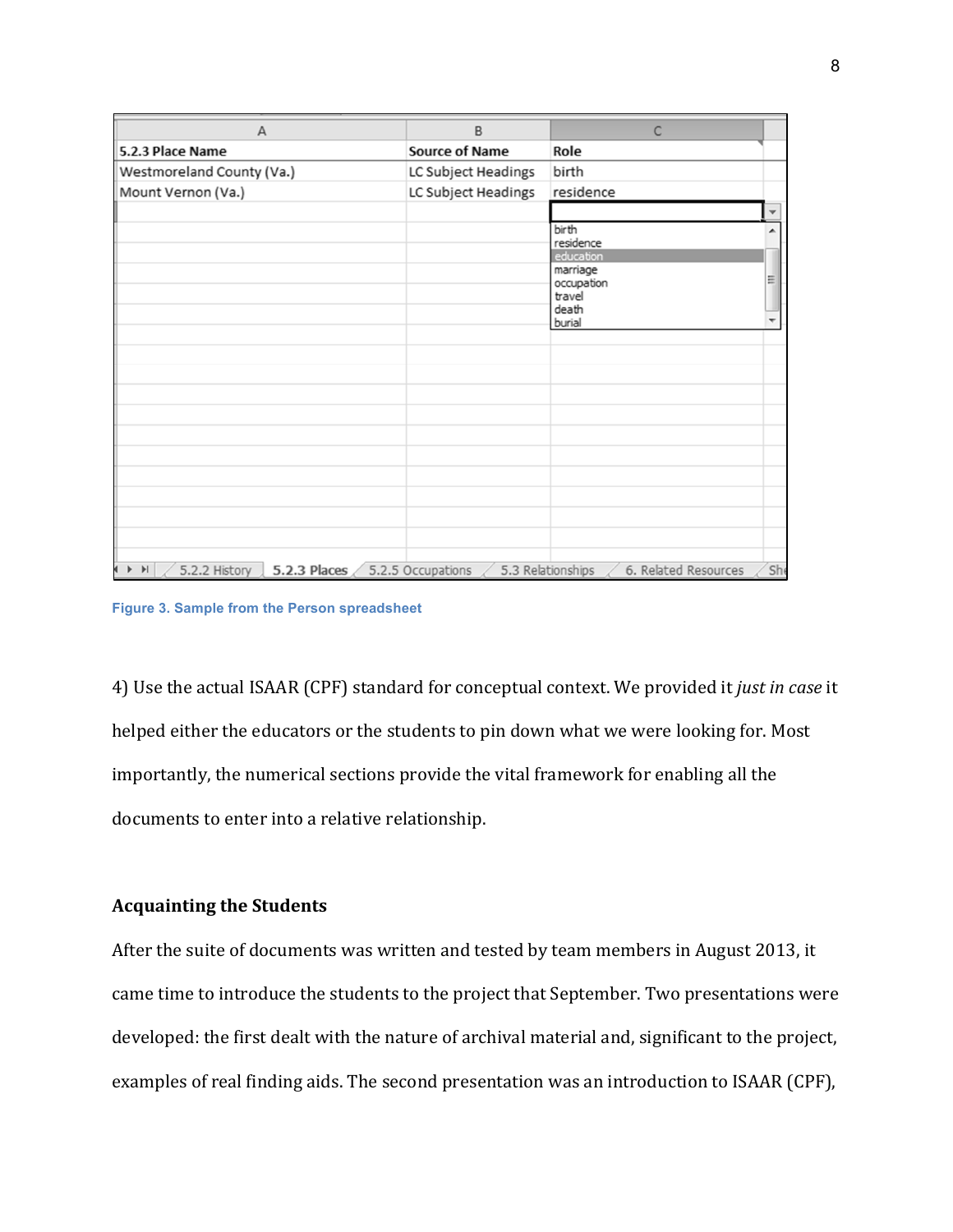and consisted almost entirely of reading the ISAAR Roadmap document together as a class; students opened all four documents on their laptops and went from document to document as instructed by the Roadmap.

There was also a necessary discussion on the difference between ISAAR 5 (the section that defines biographical information, familiar to students) and ISAAR 6 (the section that defines related collections, new concept). At the end of the session a student stated, "But you can't have an ISAAR 5 without an ISAAR 6;" or, you can't have information about an entity without sources *about* that entity. This statement demonstrated a fundamental understanding between biographical content and the archival collections that contain it, and was a cause for celebration for the team.

Over the next few weeks some questions came through e-mail. Two significant examples:

"When you have a person who has the same occupation for overlapping or several years, how do you differentiate? Example - Kessler was an urban planner, landscape architect, for several jobs, overlapping in time."

"I had a question regarding my ISAAR 6 on Charles Grasty. I have found some archival materials that are individual and not members of larger archives [*i.e. cataloqued individually in Worldcat*]. They therefore don't have finding aids. Should I instead provide the Worldcat permalink of the source?"

These questions reflected an increasing awareness of the complexities in creating archival authority records, suggesting that the students were participating in a valuable learning experience.

**Results**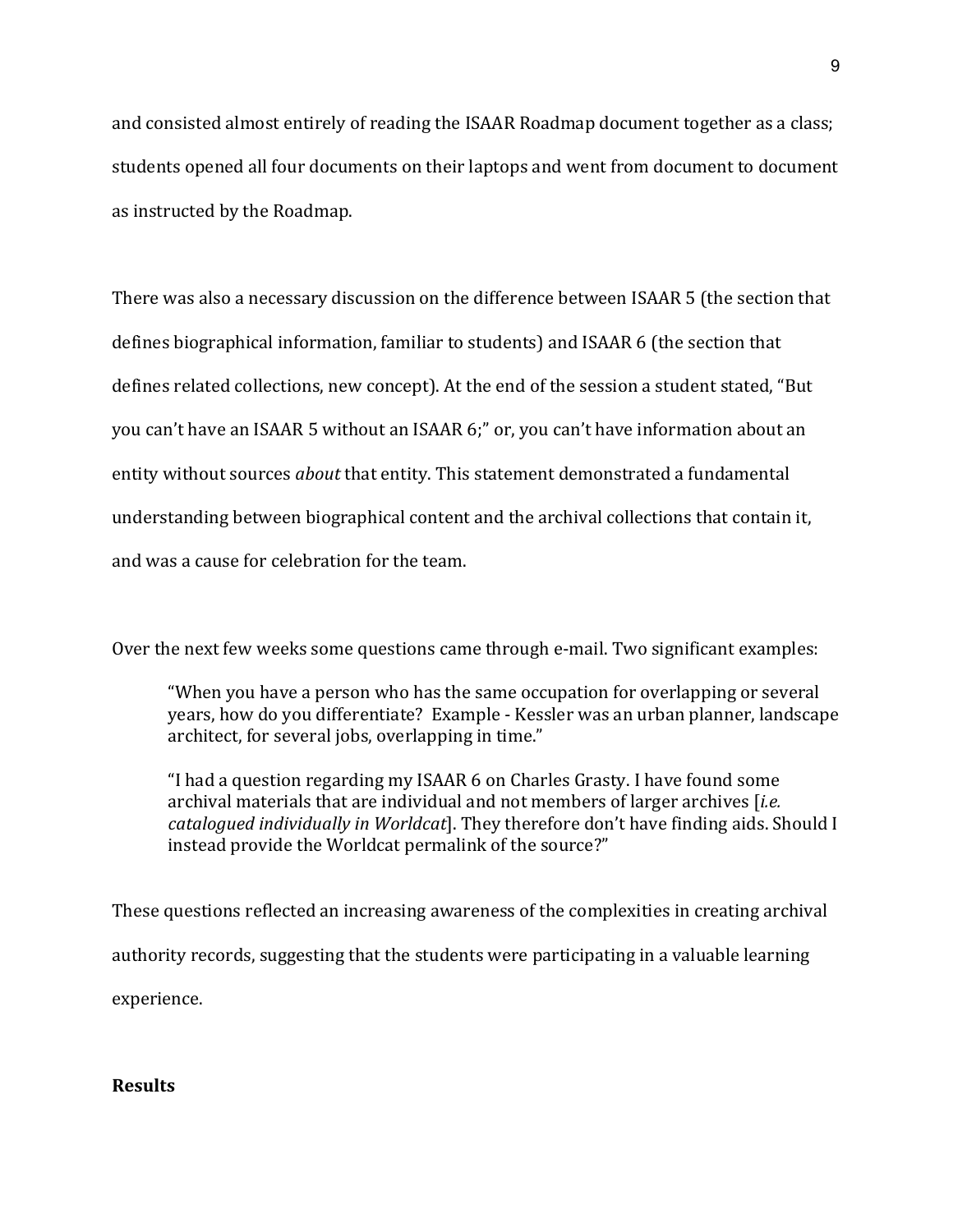There were two reviews of the data prior to the end of the project, one in November and one in late December 2013. In both cases sample records were provided and the progress was reviewed in detail and found to be quite solid. The students returned their data in January 2014, at which time the Project Archivist set to work adapting the information into EAC-CPF. 

It was immediately observed that copy editing required careful proofreading before the data (especially the biographical or historical notes) could be adapted. Subjective language was also used throughout; the only standard applied when editing was "Wikipediaworthy," but nearly every note still needed attention. Also, due to the complexity of the instructions, some students entered information in the wrong fields, requiring minor corrections and some additional research. Furthermore, we anticipated that almost all dates would need to be normalized, but erroneously expected that we could automate that process. Upon reflection, date normalization is something that could be easily explained to the students in a future version of this project. Other challenges arose with dates, including incorrect dates, the recording circa dates (something we had not anticipated and for which we take responsibility for not explaining), incomplete date ranges, and missing dates. Finally, in some cases there was missing and incomplete information, which ranged from not listing a person's occupations to not submitting a biographical or historical note of any kind. We do not find the students primarily at fault for these issues; all of these challenges could be better addressed in the future with careful instruction and ongoing evaluation by the Archives team.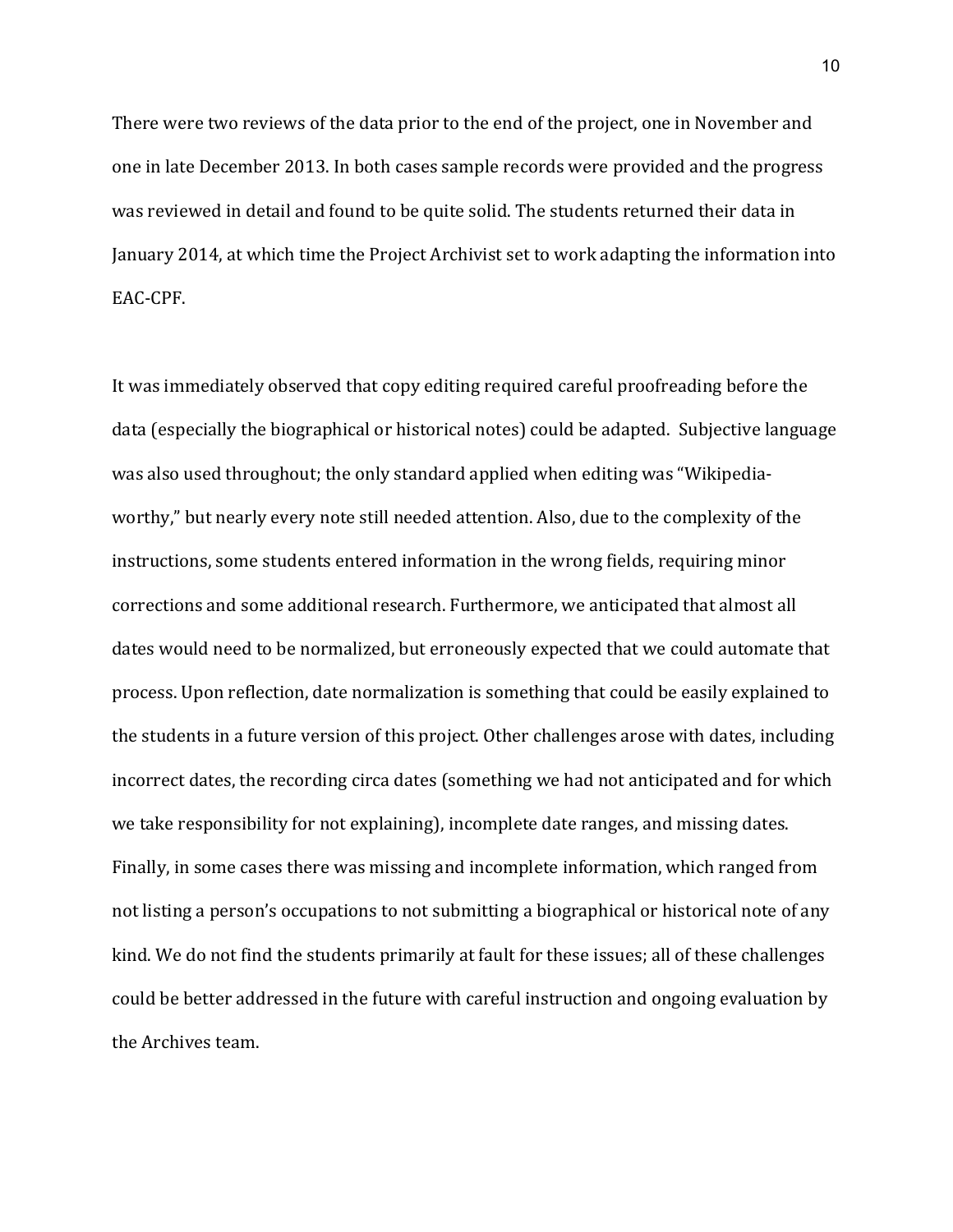### **Analysis**

As stated above, because of the grant requirements, the success of this project was measured in three ways. First, when considering if the project was a success according to the grant, fifteen EAC-CPF records were created in accord with EAC-CPF emerging best practice. The Archives and Technical Services did collaborate on a set of Best Practices; the complexity of translating the requirements of EAC-CPF to a project for high school students was a success; and virtually all of the students demonstrated a fundamental understanding of what was required.

Second, we measured the success of this project according to the response from the students and educators. Everyone at the school agreed that this was an exceptionally unique and meaningful project for the students, a terrific example of experiential learning, and they are eager to collaborate again. The Archives share this sentiment.

The third vital question considers the quality of the EAC-CPF records according to our Best Practices. Our assessment of this aspect of the project is mixed. Of the fifteen EAC-CPF records created, only three were entirely complete according to Hopkins' Best Practices. Further, four could not be used because they would require more research to be complete. The remaining eight could be considered complete by a slightly less strenuous standard; if <sources> was not required, the number of complete records would increase to eleven.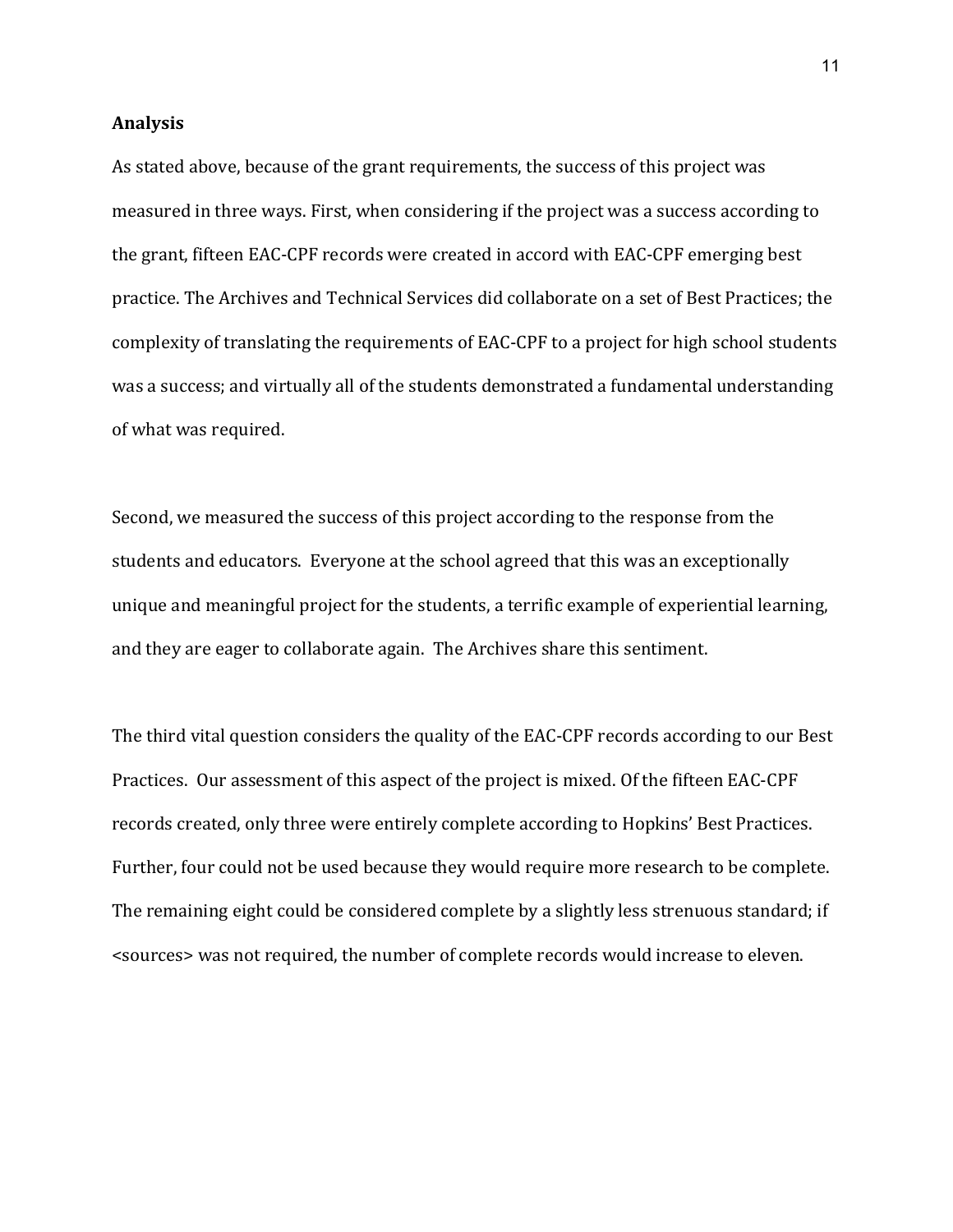| <b>Names</b>                       | Chronology | Names | <b>Sources</b> | <b>Bioghist</b> | Occupations/<br><b>Functions</b> | Places | Relationships | Related<br><b>Resources</b> |
|------------------------------------|------------|-------|----------------|-----------------|----------------------------------|--------|---------------|-----------------------------|
| Atterbury, Grosvenor               | х          | x     | N/A            | x               | x                                | x      | x             | x                           |
| <b>Baltimore Country Club</b>      | x          | x     | x              | x               | x                                | x      | X             | x                           |
| <b>Baltimore Sun</b>               | N/A        | N/A   | N/A            | x               | N/A                              | N/A    | N/A           | N/A                         |
| Bouton, Edward J.                  | x          | x     | N/A            | x               | x                                | x      | x             | $N/A*$                      |
| Fowler, Lawrence Hall              | Х          | x     | N/A            | X               | x                                | x      | X             | x                           |
| Grasty, Charles                    | x          | x     | N/A            | X               | x                                | X      | X             | X                           |
| Kessler, George Edward             | Х          | X     | X              | X               | x                                | x      | X             | X                           |
| LaMotte, Frank Linton              | х          | x     | N/A            | N/A             | х                                | x      | x             | N/A                         |
| Maryland Transit<br>Authority      | x          | X     | N/A            | X               | X                                | x      | x             | x                           |
| Mowbray, John McConkey             | X          | x     | x              | x               | x                                | x      | x             | $N/A*$                      |
| <b>Olmsted Brothers</b>            | x          | x     | N/A            | x               | x                                | x      | X             | x                           |
| Olmsted, Frederick Law<br>(Junior) | X          | X     | N/A            | X               | x                                | x      | X             | x                           |
| Palmer, Edward Livingston          | x          | x     | x              | X               | x                                | x      | x             | X                           |
| <b>Russell Sage Foundation</b>     | X          | x     | N/A            | N/A             | x                                | x      | X             | N/A                         |
| <b>Urban Land Institute</b>        | X          | X     | N/A            | N/A             | x                                | x      | X             | N/A                         |

\*-Some missing information was discussed with the Project Archivist before the records were returned, and it was determined that this information truly did not exist and the students were not accountable for it.

#### **Figure 4. Analyzing the results**

We encountered a notable variation in accuracy, quality, and comprehensiveness of these records, owing to the varied set of skills that each student brought to bear on the assignment. While the table above indicates whether a section of the EAC-CPF record was provided, the extent to which these submissions meet our standards for publication was inconsistent. Over the course of the encoding, the Project Archivist found inaccurate dates, inconsistent dates, incorrectly formatted sections, and factual errors, suggesting that there should have been more direct collaboration with the educators and students during the course of the project in order to better communicate our expectations. One of our most important revelations in overseeing the project (and thereby a lesson learned) was simply not accounting for a very basic fact about the education environment: not every student should be expected to submit work that is completely without error. In contrast, the work of professional staff does not just involve evaluating a product, but also constitutes a process of refinement, whereby supervisors review the work of staff and provide feedback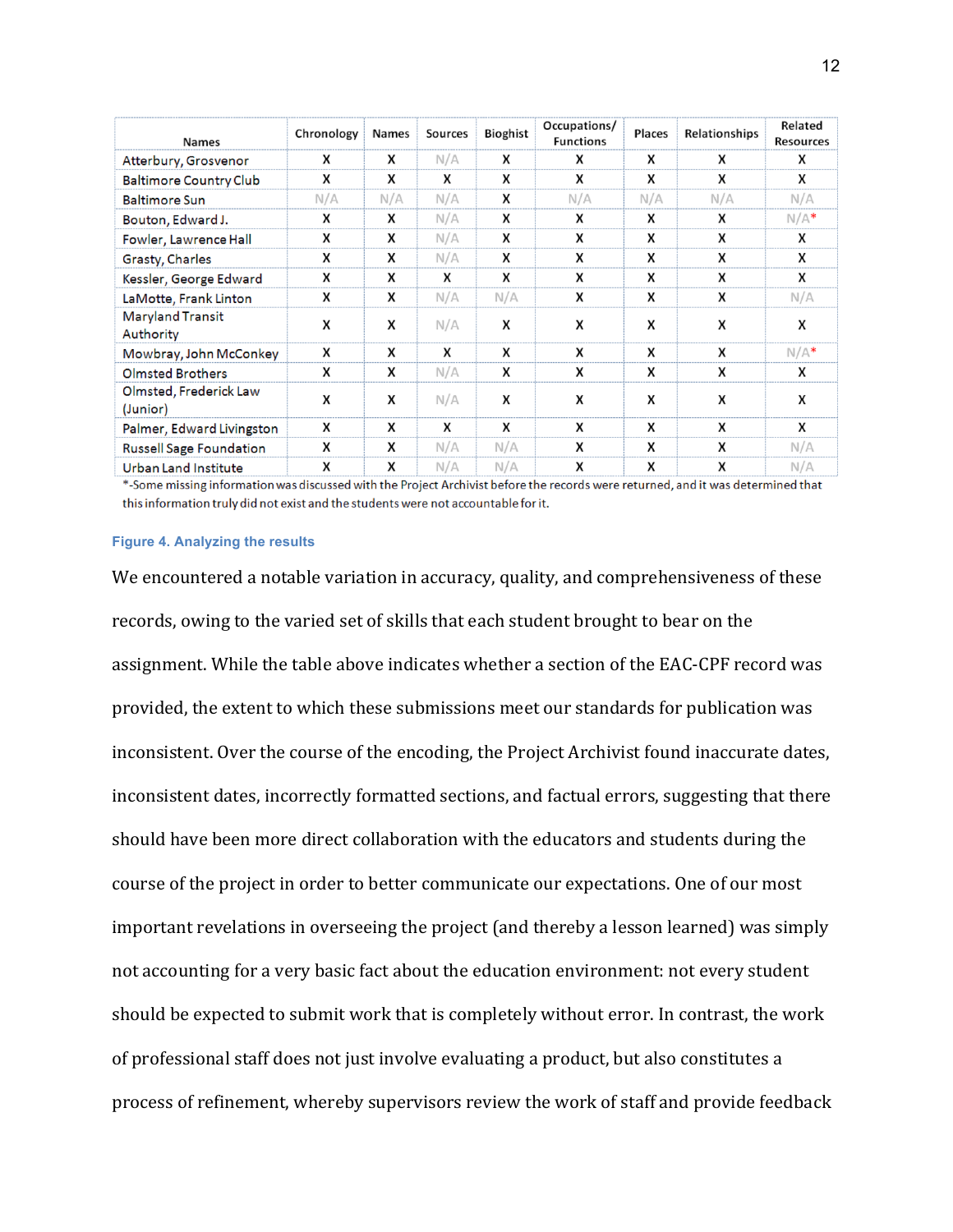until the product is worthy of submission. As a result, we believe that when partnering with students on a product it should be the responsibility of the professional staff (here, the Project Archivist) to perform quality control and to work closely with the students on the process of refinement until the product is without errors.

Since very few of the records were entirely accurate or complete, the authors feel that in this third aspect of project evaluation—the accuracy of EAC-CPF records commensurate with our Best Practices—this project was a complete success in terms of being a proof of concept, but that the proof was in the negative. However, the authors also feel that critical concerns could be significantly improved in a future project.

First, the authors believe that some of our quality control challenges raise some interesting questions, namely, does this have more to do with the age and experience of the students than with the method? While some of the work that was provided was in fact excellent and complete, was asking for this level of detail from high school students asking too much, even with the educators' encouragement to do so? It is possible that a similar project would be more successful with college-aged students and a virtual environment made for populating EAC-CPF records.

Second, owed to the fact that this was a high school research project, the students were not allowed to simply mine Wikipedia for the answers to their questions. Frustratingly for the students, the team wonders if doing exactly that for especially well-known entities, for instance, Frederick Law Olmsted Jr., would have been much more successful than a short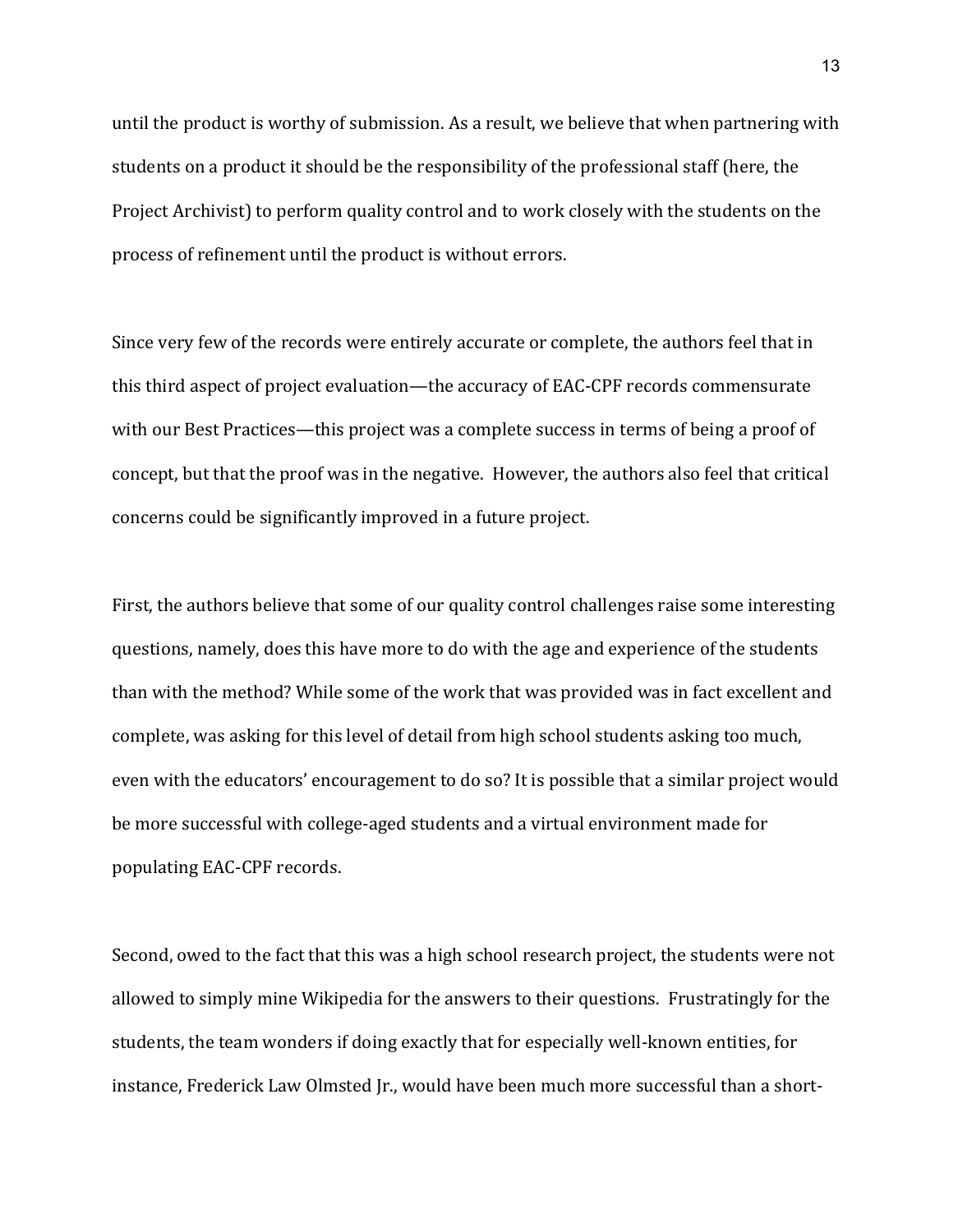lived and limited-resourced research project on that individual. Given the same project, fully allowing for re-purposed information might have yielded fewer inaccuracies and gaps.

Third, much was learned about how and when to review the data during the project. There were two reviews prior to the final submissions, and both times the data was deemed quite accurate. Unfortunately, those samples ended up being the most accurate records, and so a recommendation would be to review *all* the work being done, not just a few sample sets. Additionally, the authors would recommend that there be two submission dates rather than having the project be a final assignment. This could allow for iterative grading, something that the educators might not usually do. Those students that did not produce work that met our standards in the first submission would be given the chance to complete the records before final submission. This discrepancy between the expectations of a learning environment and the needs of a professional environment should be better accounted for.

As for the students, we believe they digested a seriously complex assignment, became familiar with archives and archival holdings, did some original historical research, tested the limits of their capacity for following instruction, and gained a greater appreciation for the real-life application of historical research. The variations in accuracy of their final data should not diminish the accomplishment of undertaking this complex assignment.

### **Conclusions and Observations**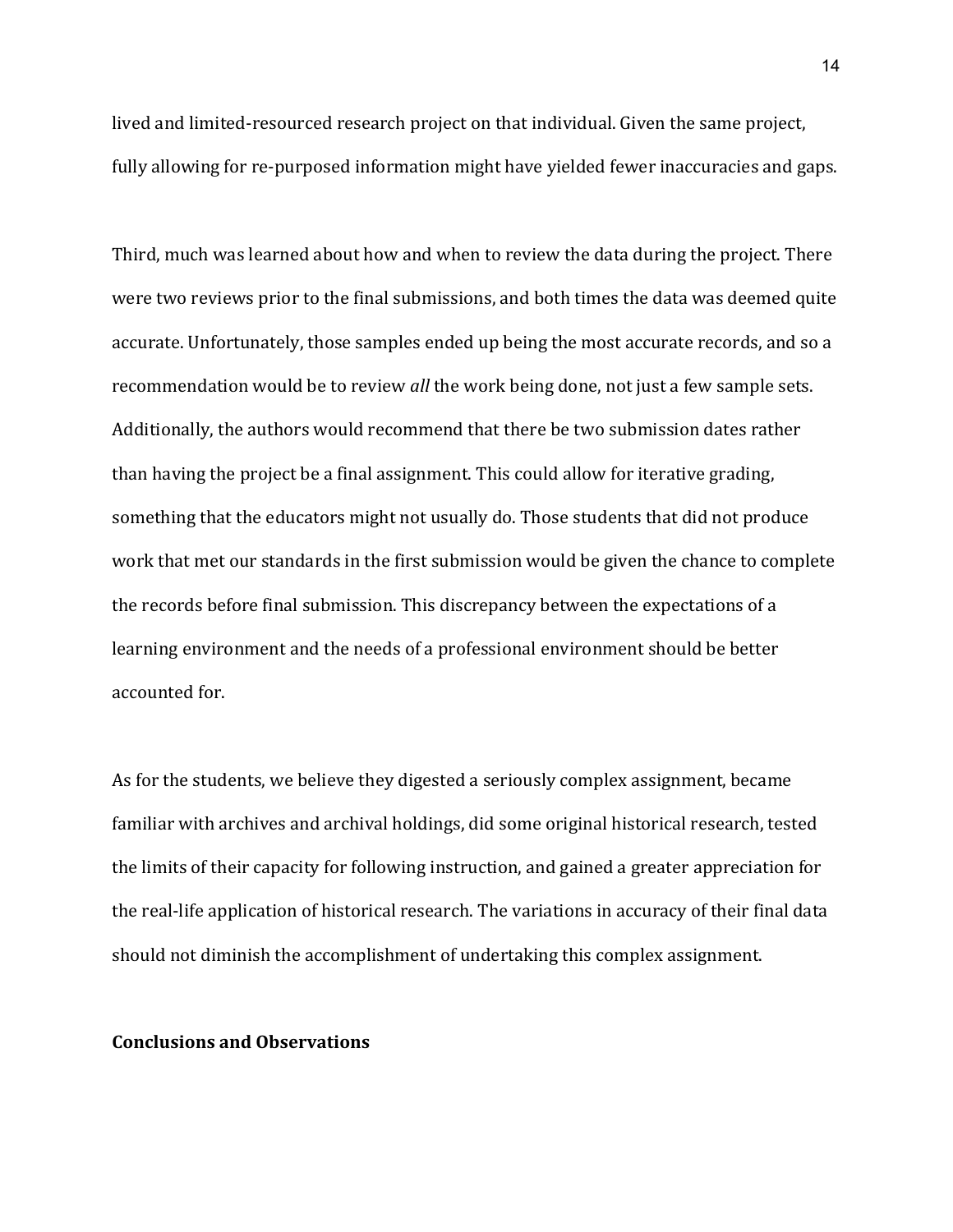A significant conclusion is that the success of this project depended very heavily on the active participation of the two school librarians. These individuals were essential to both the teacher and the students in interpreting and understanding the ISAAR (CPF) standard. One of the librarians became the principal contact after the project began, and asked us questions that could only be articulated, understood, and applied by another information professional. Her fundamental understanding of how to apply the standard allowed her to be on the front lines of student questions, and helped assure us that the interpretation would be accurate. The participation of these two librarians was accounted for in the design of this project, without which we could not have expected it to go so smoothly. This 'Do Not Try This at Home' disclaimer can be qualified with 'Unless under the Direct Supervision of an Information Professional.'

A second observation coalesced as the team thought about the relationship of ISAAR 6 (relationships to resources) and the real-life advantages of EAC-CPF. In this project, students were tasked with manually gathering biographical or historical information for an individual or corporate body and then seeking out and finding related collections. Clearly, this was a time-intensive approach, and like others interested in EAC-CPF, the authors contemplated the pros and cons of both manual input and automation models. At the same time, but unrelated to the debate, the team framed a lot of its discussion for the project around the differences in the need for accuracy between the information required for ISAAR 5 and ISAAR 6. We found that we preferred that the accuracy lie on the ISAAR 5 side of the record (accurate birth dates, lists of related corporate bodies, persons and families,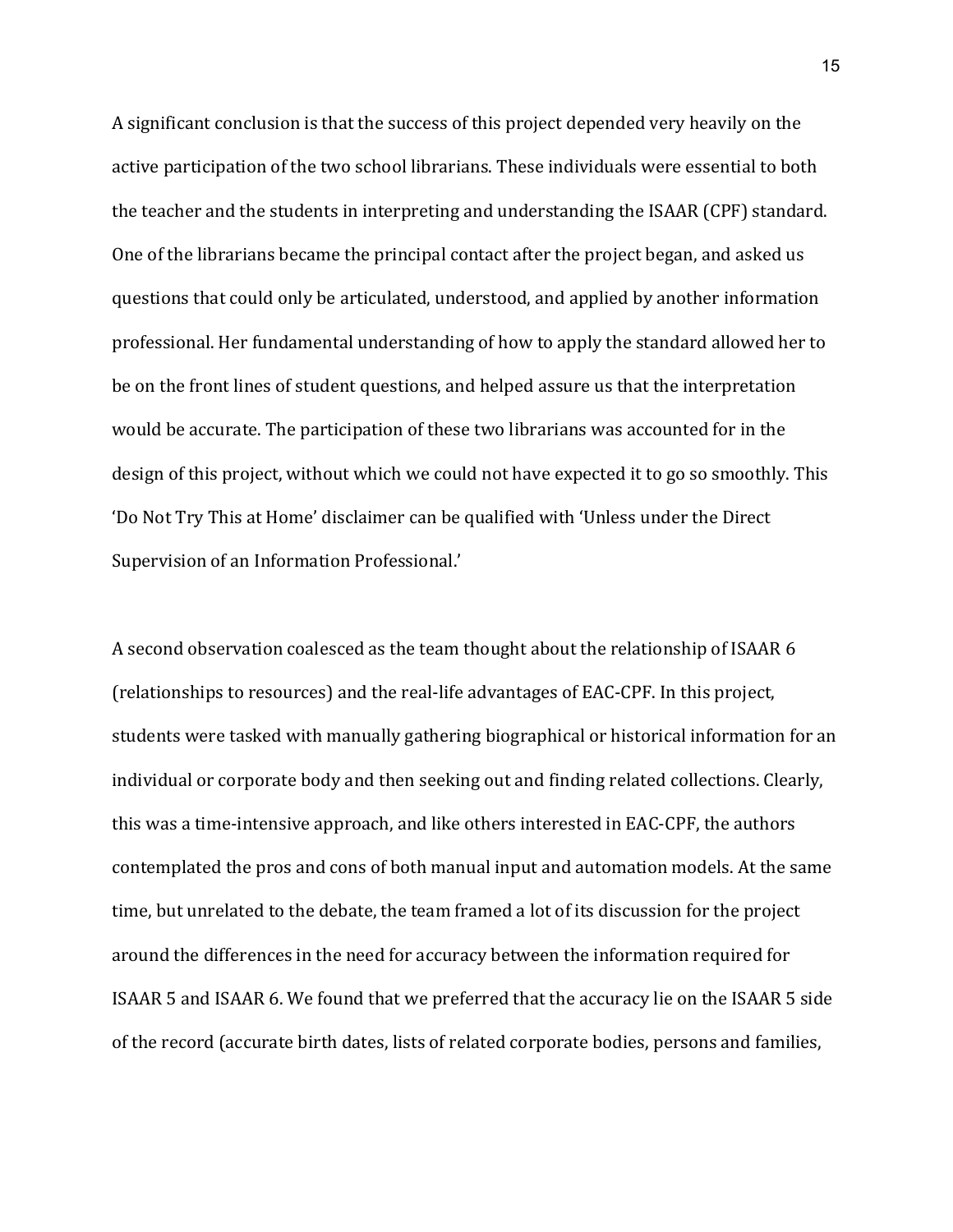occupations), but we could never expect an exhaustive list of every related archival collection for every entity.

Finally, the authors hope that this case study of collaboration and EAC-CPF will serve some function as the profession moves forward with the standard. The authors posit that although the future of EAC-CPF will likely include automated data harvesting such as that done by SNAC, this project demonstrates that well-designed and monitored cooperation may also play a significant role. While automation offers the prospect of generating mass numbers of records, the reality remains that many older EAD finding aids do not contain the level of detail and nuance that EAC-CPF allows for, and archivists' workloads can only benefit from well-organized collaboration. It is also our hope that the outreach component of this collaboration ultimately provided a meaningful experience to the students and faculty that extends beyond the project outcomes that were produced.

## **Post-Script**

The team anticipates that all related project material, including the Best Practices and three student documents, will be available on the CLIR Hidden Collections website at: http://www.clir.org/hiddencollections/registry/hc.0880